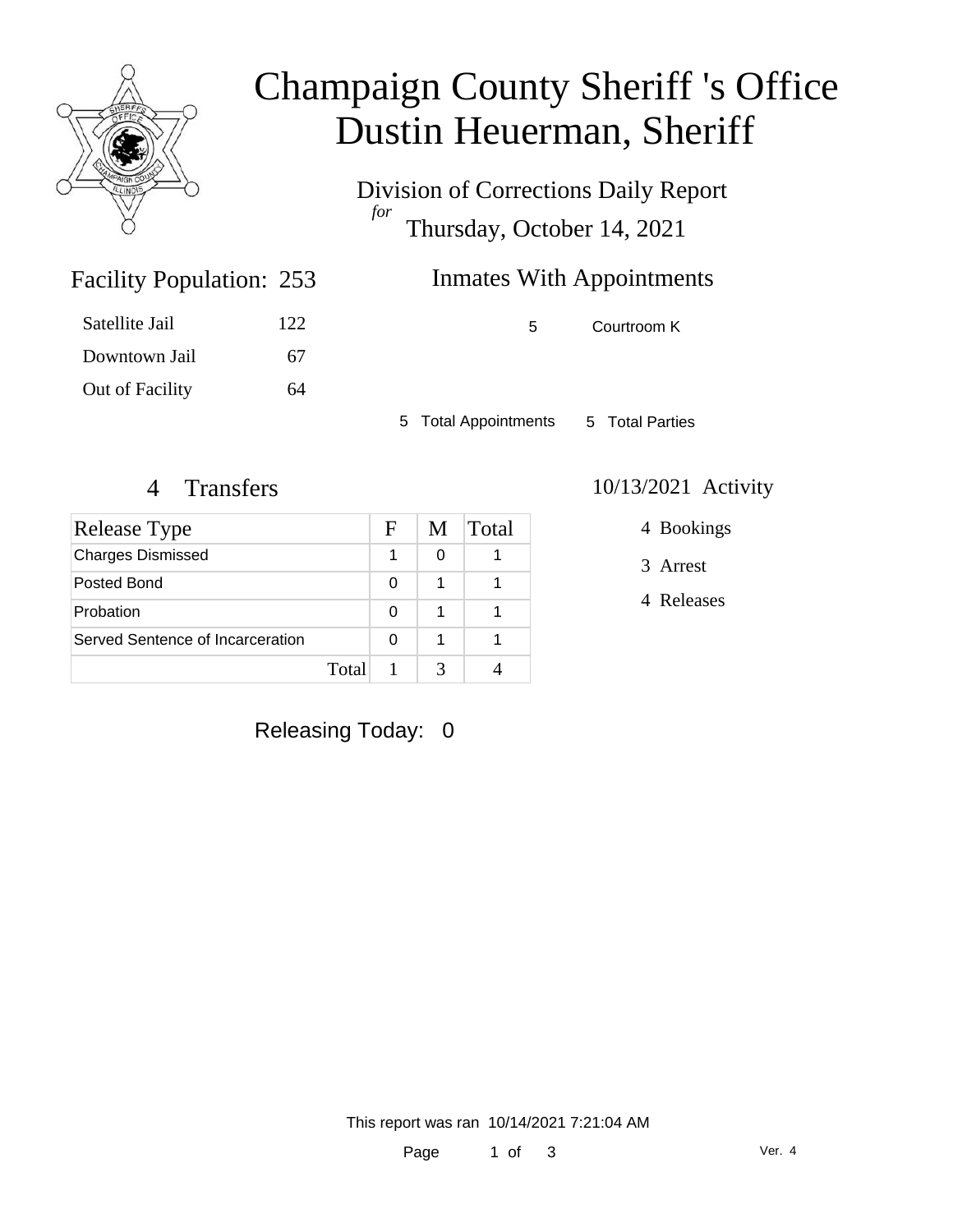

# Champaign County Sheriff 's Office Dustin Heuerman, Sheriff

Division of Corrections Daily Report *for* Thursday, October 14, 2021

#### Custody Status Count

- Electronic Home Dentention 20
	- Felony Arraignment 7
		- Felony Other 3
	- Felony Pre-Sentence 6
		- Felony Pre-Trial 175
	- Felony Pre-Trial DUI 3
	- Felony Sentenced CCSO 2
	- Felony Sentenced IDOC 17
		- Hold Other 3
		- Misdemeanor Pre-Trial 3
			- Petition to Revoke 2
			- Remanded to DHS 12
				- Total 253

This report was ran 10/14/2021 7:21:04 AM